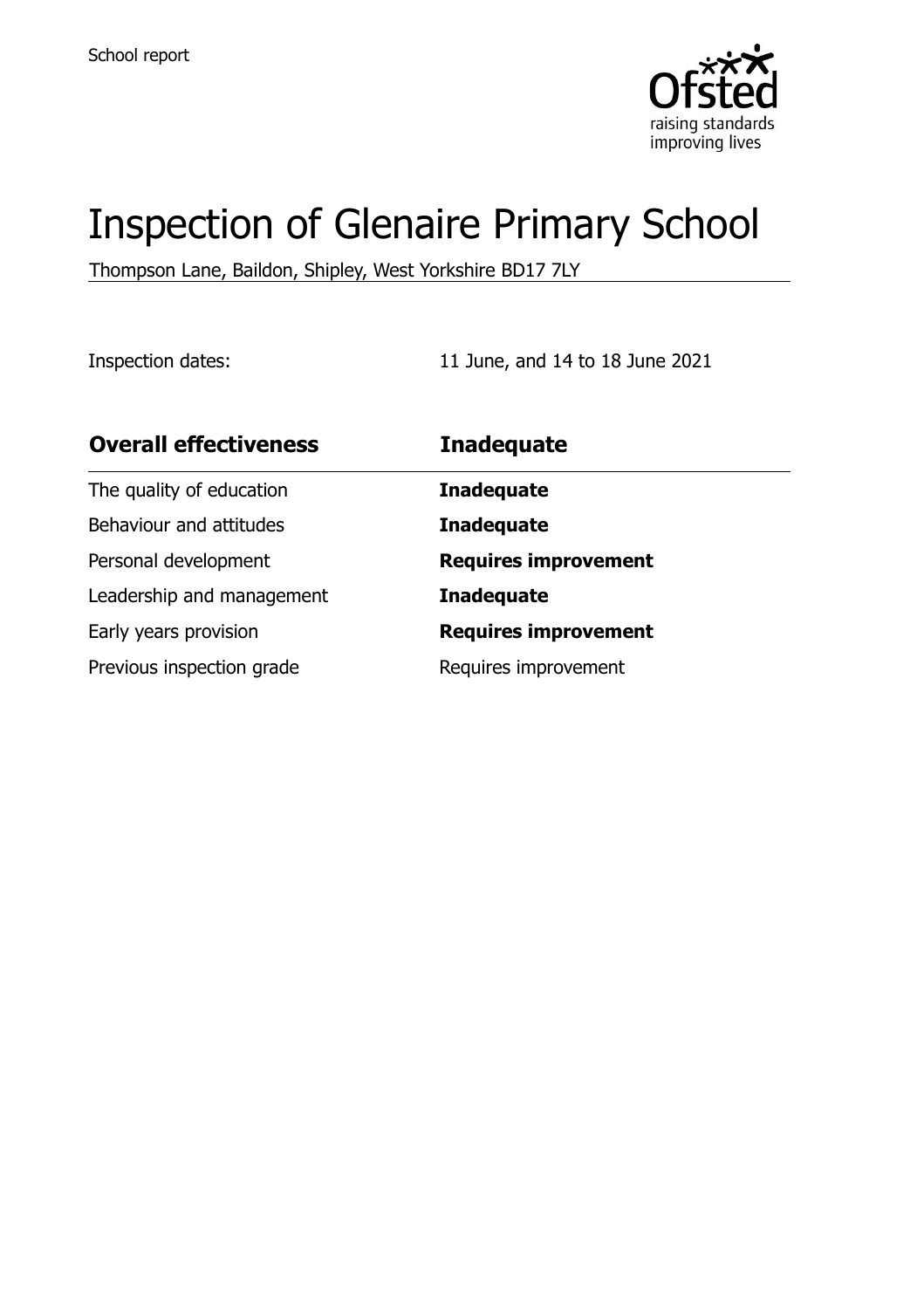

## **What is it like to attend this school?**

Pupils do not have access to a curriculum that is coherent and well structured. Too few subjects are effectively planned or delivered. Staff's expectations of what pupils can learn are too low. Leaders have not developed teachers' subject knowledge effectively. This hampers pupils' learning as they move through school. Pupils in each key stage do not achieve highly. By the end of Reception, not all children are ready for the demands of key stage 1.

Most pupils want to learn and behave well. There are instances where adults foster mutual respect and pupils respond well to this. However, low-level disruption is evident. In some classes, there are significant groups of pupils who do not engage with their learning.

Older pupils spoke about the inappropriate language they hear in school. They say that homophobic, sexualised and racist language is used. This makes pupils feel uncomfortable. Bullying is commonplace. Pupils say that they are afraid to challenge these behaviours as it can result in them also being bullied.

Leaders and governors have not ensured that pupils learn effectively about local and national risks, such as county lines. Opportunities to discuss and debate issues are not woven effectively through the curriculum. Pupils enjoy trips to places such as Salts Mill in Saltaire and speak with excitement about the school's forest school.

#### **What does the school do well and what does it need to do better?**

Leaders and governors have not identified the correct priorities in their plans for the school's improvement since the previous inspection. Their actions to improve the curriculum have been ineffective. Senior leaders have not halted the decline in pupils' behaviour at the school. There has been insufficient work to support pupils to understand how to protect themselves from the risk of harm. Leaders did not act quickly enough to mitigate issues of staffing instability. This has lessened leaders' capacity to secure the necessary improvements.

The curriculum delivered to pupils at Glenaire Primary School is weak and lacks ambition. Leaders have not checked that plans for subjects are being taught in line with their expectations. Pupils receive a disjointed learning experience that lacks challenge. Leaders have not focused on improving teachers' subject and pedagogical knowledge. As a result, teachers' abilities to plan, teach and assess specific subjects clearly and effectively are inconsistent.

Although leaders have rightly prioritised improvements in reading, there is still much more work to do. Adults do not consistently use the school's agreed strategies to support pupils who are learning to read. Books do not precisely match pupils' phonic knowledge. Some pupils are asked to practise reading with books that contain letters and sounds they have not learned. This hampers pupils' progress towards becoming fluent and confident readers.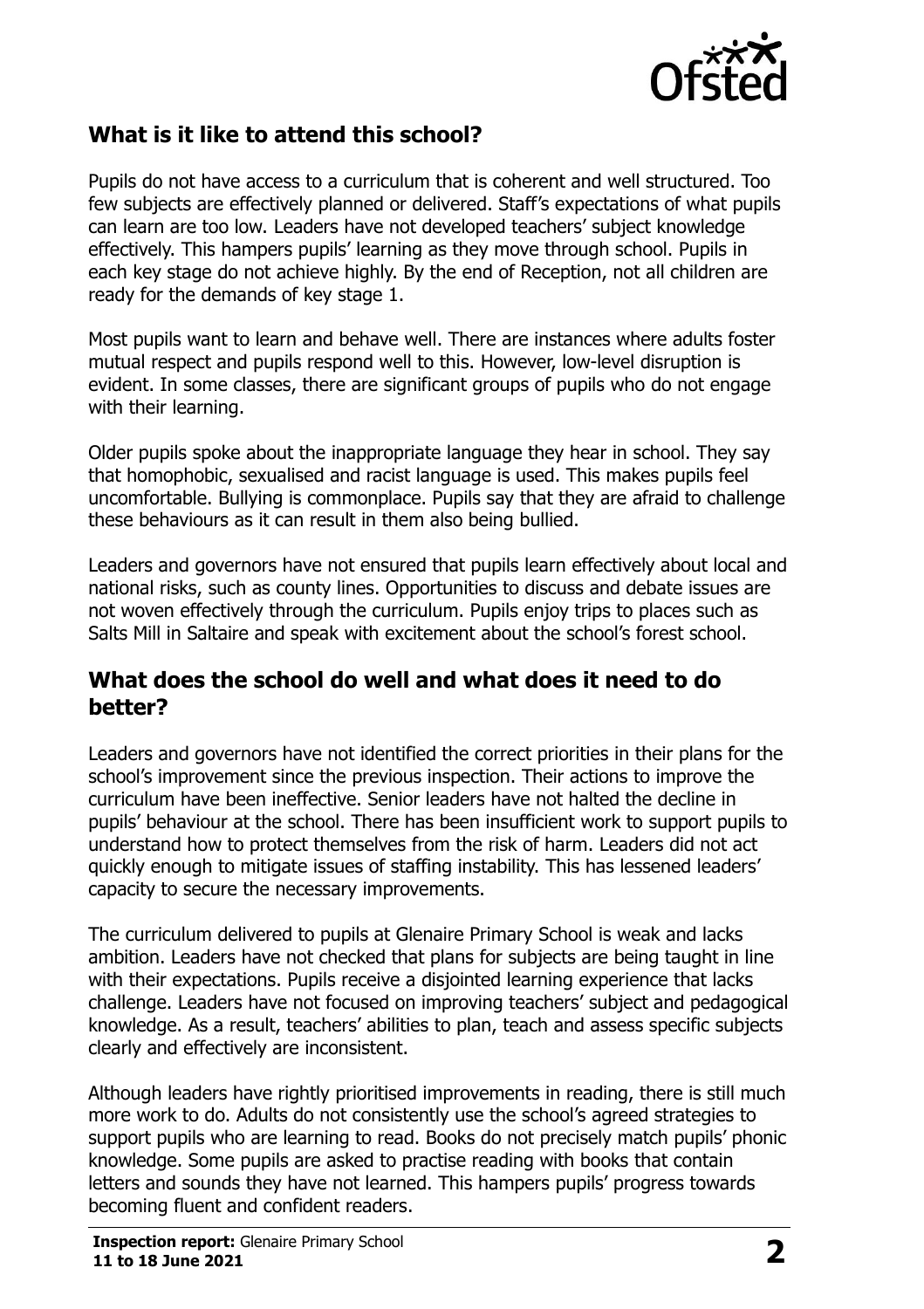

Leaders have worked with partners from the federation and a local mathematics hub to improve mathematics. A knowledgeable leader monitors this well-considered curriculum. Assessment is used well to pinpoint the gaps many pupils have in their mathematical understanding. This information is used by leaders to check that teaching is meeting pupils' needs.

In some classes, a significant minority of pupils have negative attitudes towards their learning, and to one another and to the staff who support them. Strategies to support teachers in managing pupils' behaviour are not effective. Leaders were not sufficiently agile in adapting their procedures following the return of all pupils from the lockdown in the spring term. Because of this, pupils do not behave as they should.

Older pupils told inspectors that the behaviour of other pupils means that, at times, they do not feel safe in school. A small minority of pupils stated that they have little confidence that staff will address their concerns. Pupils prefer to deal with incidents themselves. They say that this is in case they 'are not believed'.

Leaders do not consistently take effective action against discriminatory and derogatory language. Too often, pupils hear homophobic, sexist and racist language. This is used by a minority of pupils with the intention of causing distress.

There is an 'anti-snitch' culture in the school. This allows bullying to thrive. Pupils say that they will be shunned by their peers if they report instances of unacceptable behaviour. This creates an isolating environment for some vulnerable pupils.

Many children in early years work and play well together. They concentrate well and spend time on meaningful activities, supported by knowledgeable adults. However, not all children develop successfully in all areas of learning. Some children are not as well prepared for Year 1 as they should be. Leaders have plans to change the ways in which they support children who are at risk of falling behind in their learning.

Pupils with special educational needs and/or disabilities (SEND) are supported effectively. This support helps pupils to meet the targets identified on their plans.

Leaders have developed their personal, social and health education (PSHE) and religious education offers. In PSHE, pupils find out about keeping themselves healthy. They discuss ecological issues. Leaders have consulted parents and carers on their proposed relationships and sex education (RSE) and health education programme. Leaders' plans for pupils to learn about spiritual and cultural differences are in their infancy and still developing.

Leaders are developing pupils through the outdoor adventure programme, delivered in the forest school. Pupils were eager to tell us about their experiences. For instance, they were able to talk about keeping themselves and others safe around fire.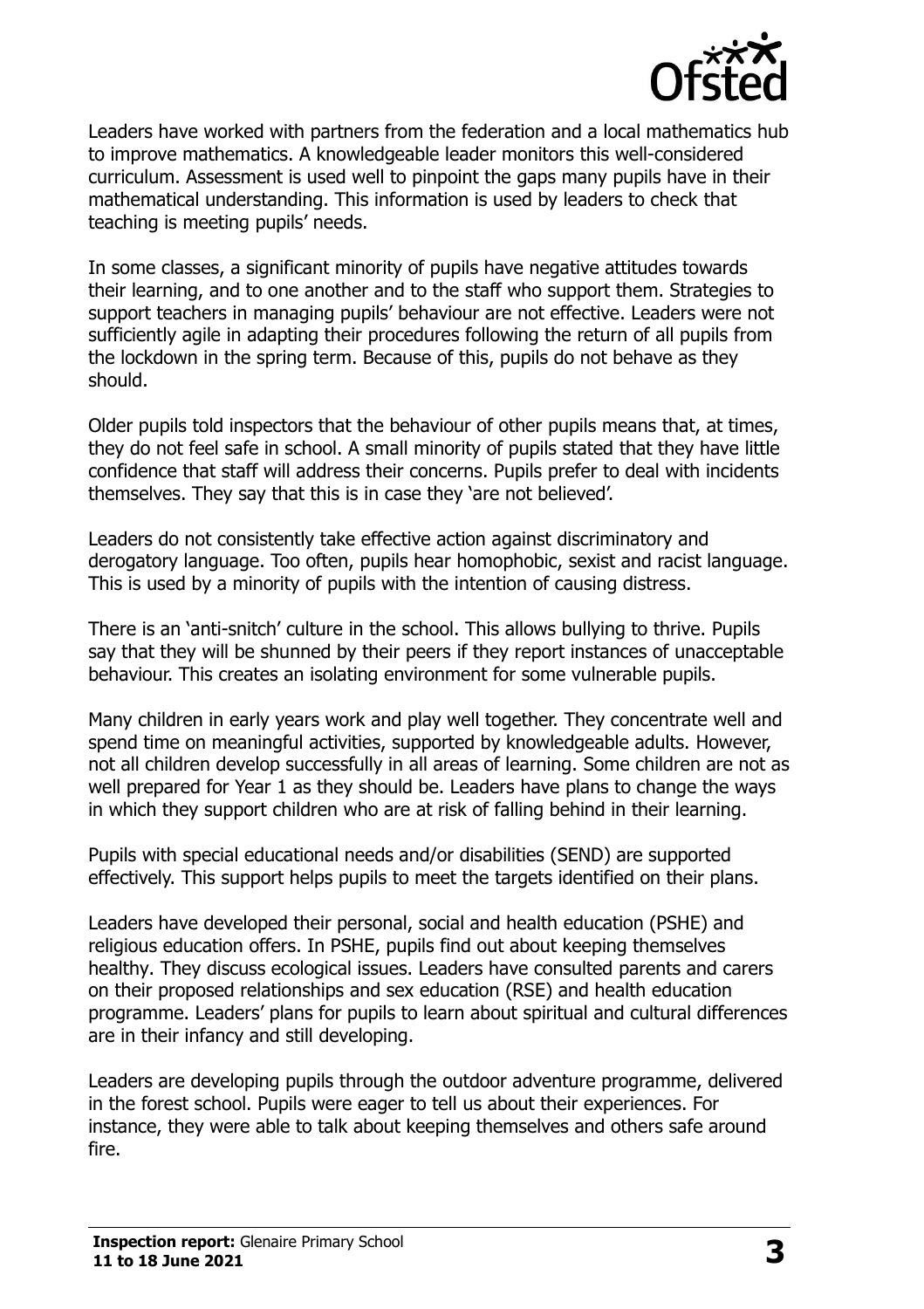

# **Safeguarding**

The arrangements for safeguarding are not effective.

Leaders have not created a strong culture to keep all children safe. The curriculum does not adequately educate pupils about local and wider safeguarding risks pupils may encounter. Leaders have not comprehensively considered the risks pupils might face. There are insufficient opportunities for pupils and teachers to focus on issues such as county lines, and radicalisation and extremism. Teachers are reactive in supporting pupils to understand dangers once they have occurred.

Checks on the suitability of adults to work with pupils have not been consistently carried out in a manner that reduces risks to pupils.

## **What does the school need to do to improve?**

#### **(Information for the school and appropriate authority)**

- Leaders and governors have not ensured that the school has clear or coherent plans for its improvement. The school has declined in its effectiveness. As a matter of urgency, leaders need to develop and implement credible improvement plans, taking account of the available support from federation partners and the local authority, and focusing their attention on the correct priorities for improvement.
- Teachers do not have high enough expectations of what pupils can learn or achieve in the wider curriculum. This results in unambitious teaching and learning. Leaders must ensure that the curriculum across all subjects is at least as ambitious as the national curriculum intends.
- Teachers' subject knowledge across the curriculum is not good enough. This results in poor teaching and low ambition. Leaders need to ensure that teachers and subject leaders have the necessary skills and knowledge so that all subjects are taught and led well.
- There are inconsistencies in the teaching of early reading. Pupils are asked to practise reading using books that are not well matched to their phonic knowledge. Leaders must ensure that only those books that are precisely matched to pupils' abilities are used by pupils to practise reading. Leaders must also check that staff teaching early reading and phonics are consistent and effective in their approach.
- The use of inappropriate language by pupils is too common. Pupils say that this makes them feel uncomfortable. Leaders must take immediate action to tackle and prevent discriminatory and derogatory language.
- There is an 'anti-snitch' culture in the school. This vastly limits the upward communication of concerns that pupils might have. Leaders must challenge this with urgency and ensure that pupils feel confident to report any worries.
- Leaders have effective approaches to recording incidents of bullying. Leaders' actions, however, do not reliably make a positive difference for pupils.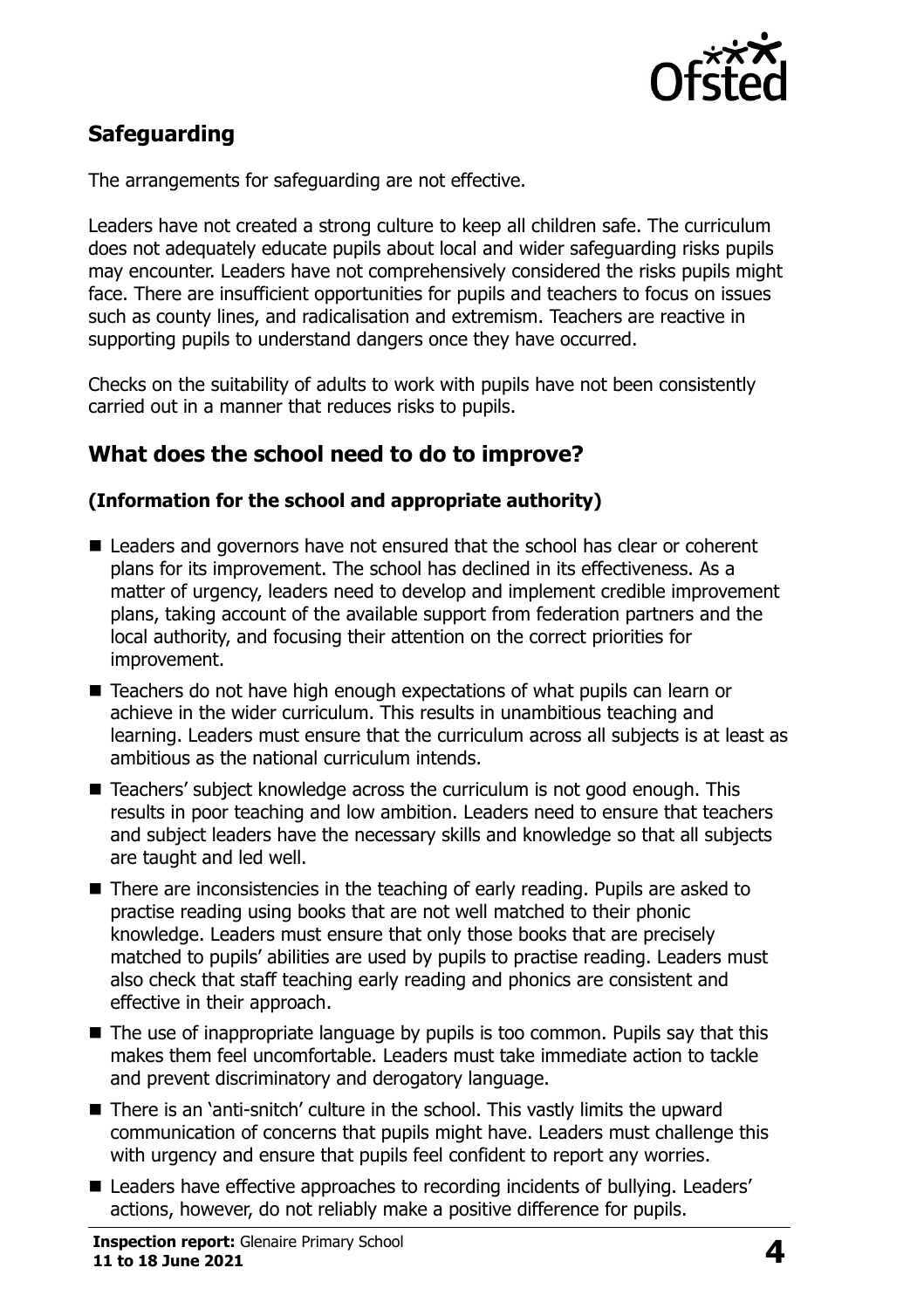

Inappropriate behaviour reoccurs. Leaders must thoroughly evaluate the effectiveness of their actions in supporting all pupils.

- A number of children in early years are at risk of falling behind in their learning. Leaders must refine and enhance the support for these children, so that they are well prepared for the curriculum in Year 1.
- Safeguarding procedures are ineffective, which puts pupils at risk. Leaders must ensure that all aspects of safeguarding are effective and that procedures for staff recruitment meet statutory requirements, including making all necessary checks and recording these accurately before staff begin work at the school.
- Pupils' awareness of how to protect themselves from issues such as county lines varies. This leaves them vulnerable to exploitation. Teachers must develop pupils' knowledge and understanding of potential risks to their safety and well-being more effectively.

### **How can I feed back my views?**

You can use [Ofsted Parent View](http://parentview.ofsted.gov.uk/) to give Ofsted your opinion on your child's school, or to find out what other parents and carers think. We use Ofsted Parent View information when deciding which schools to inspect, when to inspect them and as part of their inspection.

The Department for Education has further [guidance](http://www.gov.uk/complain-about-school) on how to complain about a school.

If you are the school and you are not happy with the inspection or the report, you can [complain to Ofsted.](http://www.gov.uk/complain-ofsted-report)

### **Further information**

You can search for [published performance information](http://www.compare-school-performance.service.gov.uk/) about the school.

In the report, '[disadvantaged pupils](http://www.gov.uk/guidance/pupil-premium-information-for-schools-and-alternative-provision-settings)' refers to those pupils who attract government pupil premium funding: pupils claiming free school meals at any point in the last six years and pupils in care or who left care through adoption or another formal route.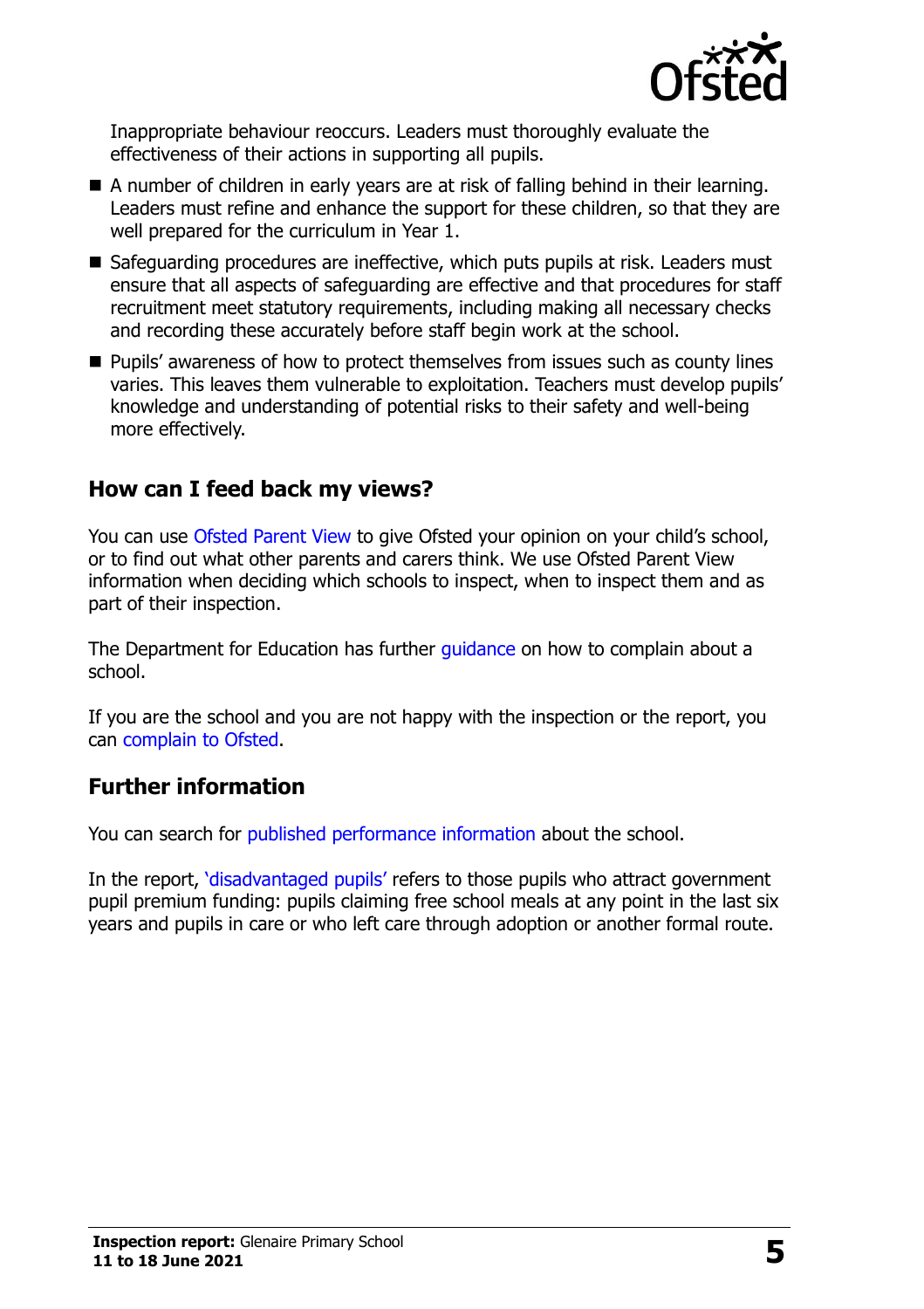

# **School details**

| Unique reference number             | 107280                                                            |  |
|-------------------------------------|-------------------------------------------------------------------|--|
| <b>Local authority</b>              | <b>Bradford</b>                                                   |  |
| <b>Inspection number</b>            | 10184287                                                          |  |
| <b>Type of school</b>               | Primary                                                           |  |
| <b>School category</b>              | Maintained                                                        |  |
| Age range of pupils                 | 3 to 11                                                           |  |
| <b>Gender of pupils</b>             | Mixed                                                             |  |
| Number of pupils on the school roll | 192                                                               |  |
| <b>Appropriate authority</b>        | The governing body                                                |  |
| <b>Chair of governing body</b>      | Pam Freeman                                                       |  |
| <b>Headteacher</b>                  | Jo Wilkinson                                                      |  |
| Website                             | www.glenaireprimary.co.uk                                         |  |
| Date of previous inspection         | 2 March 2021, under section 8 of the<br><b>Education Act 2005</b> |  |

# **Information about this school**

- The deputy headteacher left the school in December 2020. Governors have replaced this post with two assistant headteachers.
- Leaders work in partnership with other schools as part of the Footprints federation.

# **Information about this inspection**

We carried out this inspection under section 8 of the Education Act 2005. We deemed the inspection a section 5 inspection under the same Act.

In accordance with section 44 of the Education Act 2005, Her Majesty's Chief Inspector is of the opinion that this school requires special measures because it is failing to give its pupils an acceptable standard of education and the persons responsible for leading, managing or governing the school are not demonstrating the capacity to secure the necessary improvement in the school.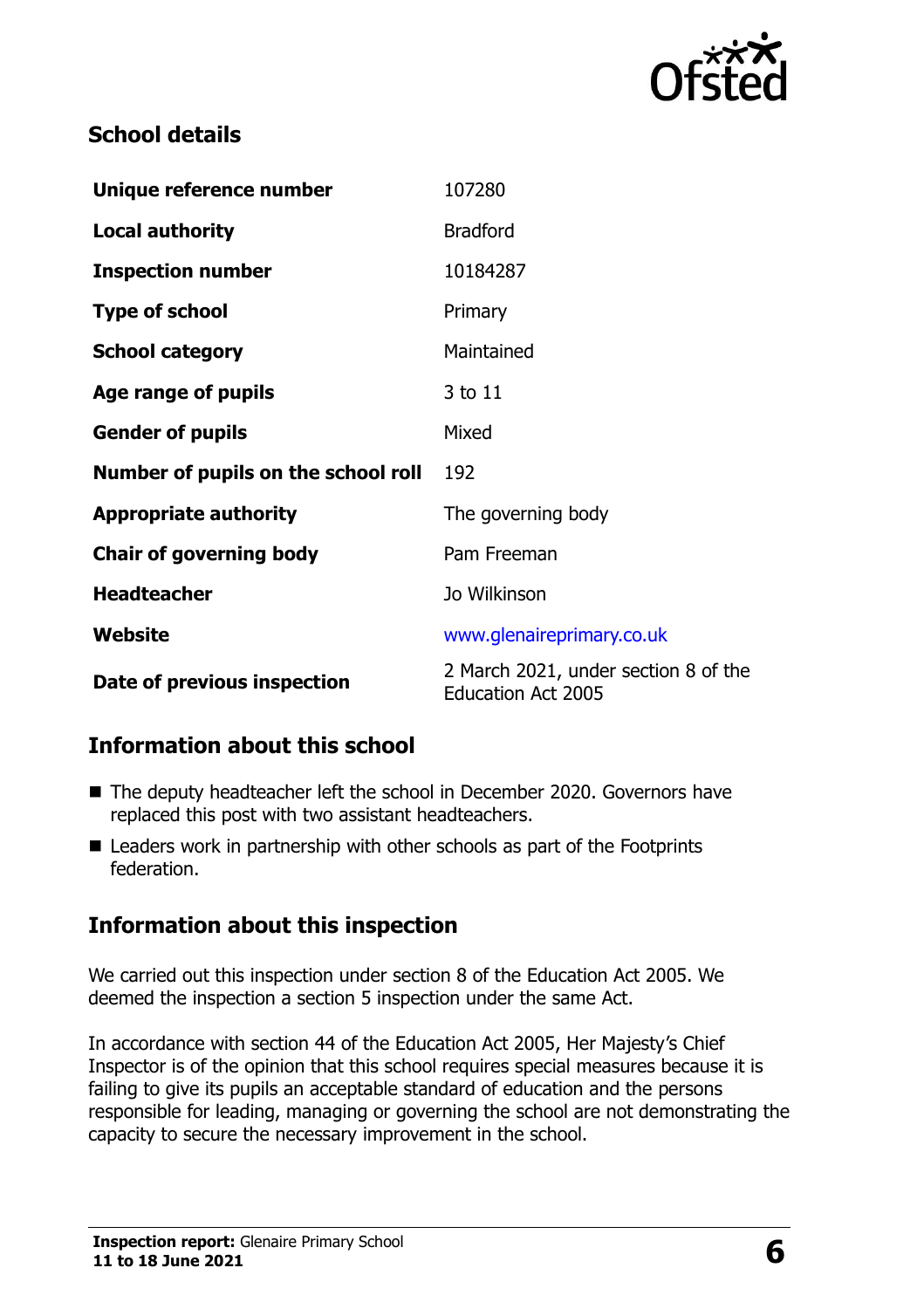

This was the first routine inspection the school had received since the COVID-19 (coronavirus) pandemic began. Inspectors discussed the impact of the pandemic with school leaders, and have taken that into account in their evaluation.

- Inspectors met the headteacher, other leaders, a group of governors (including the chair of the federation governing body), representatives of Footprints federation of schools and the school improvement partner from the local authority.
- Inspectors conducted deep dives in reading, mathematics, art and design, and history. They spoke to pupils about their learning and heard pupils read with familiar adults. Inspectors visited lessons and discussed pupils' work with staff.
- Inspectors spoke to pupils and staff at breaktime and during lunch. The inspection team also spoke to pupils in separate focus groups.
- Documentation was reviewed, including the school improvement plan, minutes of meetings of the governing body, documents linked to pupils with SEND, records of behaviour and exclusions, and safeguarding records.
- Inspectors considered the Ofsted survey responses from 18 staff and 38 parents. Inspectors also spoke to parents after school in person and by telephone.

#### **Inspection team**

| Marcus Newby, lead inspector | Her Majesty's Inspector |
|------------------------------|-------------------------|
| Tim Jenner                   | Her Majesty's Inspector |